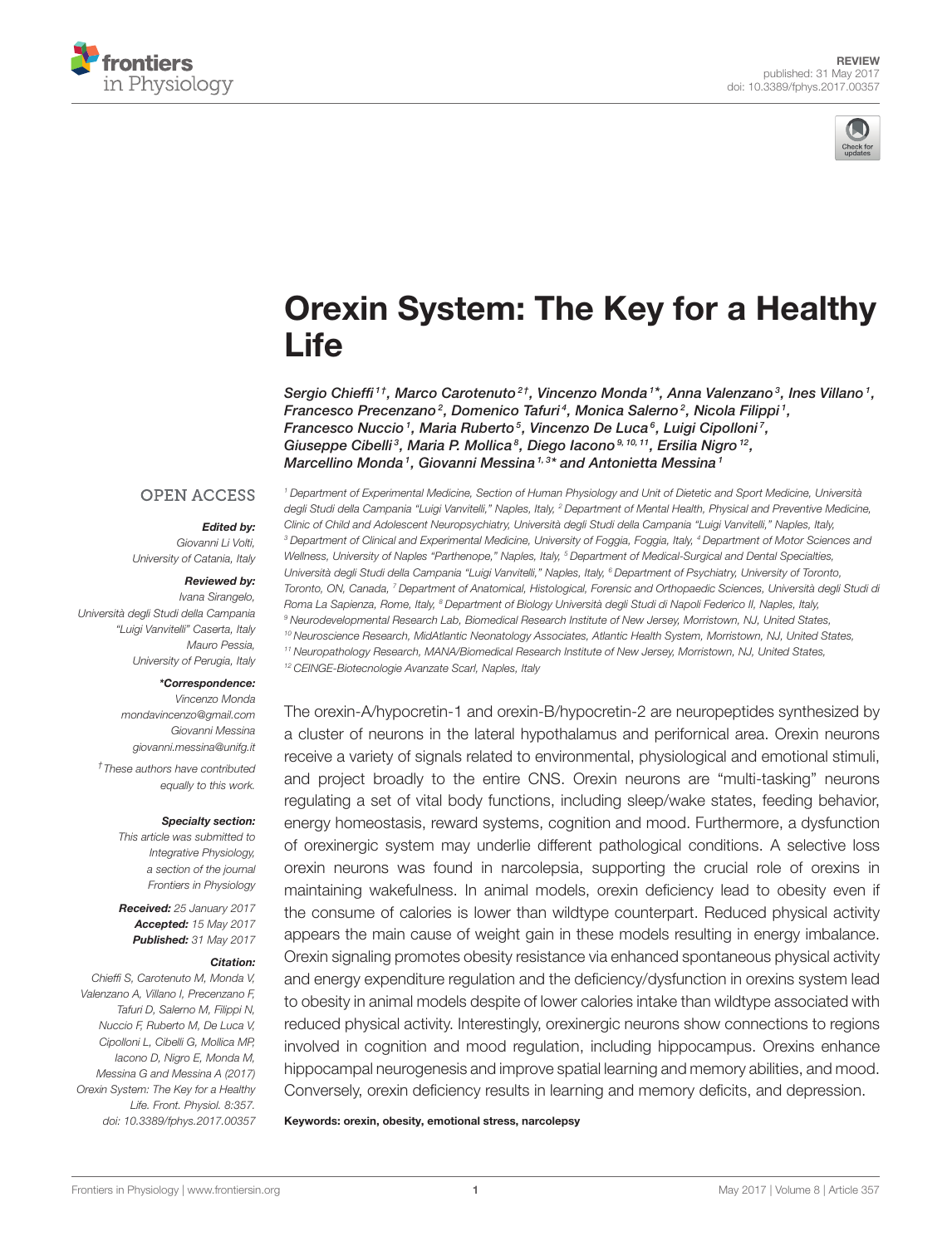# INTRODUCTION

Orexin A and B are excitatory hypothalamic neuropeptides playing a relevant role in different physiologic functions such as sleep/wake rhythms and thermoregulation, control of energy metabolism, cardiovascular responses, feeding behavior, and spontaneous physical activity (SPA).

At the end of the last century, [Sakurai et al. \(1998\)](#page-7-0) firstly described Hypocretins 1 and 2 as regulators of feeding and appetite behavior, produced in a specific hypothalamic region [\(Edwards et al., 1999;](#page-6-0) [Haynes et al., 2000,](#page-6-1) [2002\)](#page-6-2).

More recent studies focused the attention on the role of the orexins in mood and emotional regulation, energetic homeostasis, reward mechanisms, drug addiction, arousal system, and sleep and wakefulness [\(Peyron et al., 2000;](#page-7-1) [Thannickal et al., 2000;](#page-7-2) [Hara et al., 2001;](#page-6-3) [Yamanaka et al., 2003a;](#page-7-3) [Harris et al., 2005;](#page-6-4) [Narita et al., 2006\)](#page-7-4). However, the function of orexins in metabolism pathways are far to be completely understood.

# THE OREXIN/HYPOCRETIN SYSTEM

In Mammals, orexin A and orexin B are synthesized in the lateral hypothalamic and perifornical areas [\(Peyron et al., 1998;](#page-7-5) Nambu et al., [1999\)](#page-7-6), starting from a common polypeptide precursor (prepro-orexin) through proteolytic processing (**[Figure 1](#page-2-0)**).

Orexin A is a neuropeptide composed of 33 amino acids with an amino(N)-terminal pyroglutamyl residue, two intrachain disulphide bonds and carboxy (C)-terminal amidation, while Orexin B is a linear neuropeptide sized 28 amino acids, C-terminally amidated. The N-terminal portion presents more variability, whilst the C-terminal portion is similar between the two subtypes. The orexins activity is modulated by their specific receptors ( $OX_1R$ ,  $OX_2R$ ).  $OX_1R$  presents higher affinity for orexin A than B and transmits signals throughout the Gprotein class activating a cascade that leads to an increase in intracellular calcium concentration. By contrast,  $OX_2R$  binds the two subtypes of orexin with similar affinities, probably associated to a G inhibitory protein class [\(Xu et al., 2013\)](#page-7-7). These differences seem to suggest different physiological roles for  $OX_1R$  and  $OX_2R$ [\(Trivedi et al., 1998\)](#page-7-8). Different physiological roles of OX1R and OX2R seem to be supported by the observation that mRNAs receptors show complementary distribution patterns (**[Figure 2](#page-2-1)**):

- OX1R is distributed in prefrontal and infralimbic cortex (IL), hippocampus (CA2), amygdala, stria terminalis bed nucleus (BST), PVT, anterior hypothalamus, dorsal raphe (DR), ventral tegmental area (VTA), locus coeruleus (LC), and laterodorsal tegmental nucleus (LDT)/pedunculopontine nucleus (PPT) [\(Trivedi et al., 1998;](#page-7-8) [Lu et al., 2000\)](#page-6-5);

- OX2R is distributed in amygdala, TMN, Arc, dorsomedial hypothalamic nucleus (DMH), paraventricular nucleus (PVN), LHA, BST, PVT, DR, VTA, LDT/PPT, CA3 in the hippocampus, and medial septal nucleus [\(Lu et al., 2000\)](#page-6-5).

# MODULATION OF OREXIN NEURONS

Electrophysiological studies on transgenic mice have identified several neurotransmitters and neuromodulators influencing the activation or inhibition in orexin neurons activity. Specifically, GABA [\(Xie et al., 2006\)](#page-7-9), noradrenaline and serotonin seem to inhibit the activity of orexin neurons [\(Yamanaka et al.,](#page-8-0) [2003b\)](#page-8-0), as dopamine acts through activation of α2-adrenoceptors [\(Yamanaka et al., 2006\)](#page-8-1). Moreover, agonists of ionotropic glutamate receptors tend to excite orexin neurons, while glutamate antagonists inhibit their activity [\(Li et al., 2002\)](#page-6-6) indicating that glutamatergic neurons can tonically activate orexin neurons. Cholecystokinin, neurotensin, oxytocin, and vasopressin enhance orexin neurons activity [\(Tsujino et al., 2005;](#page-7-10) [Tsunematsu et al., 2008\)](#page-7-11) by modulation of adenosine and  $CO<sub>2</sub>$ concentrations [\(Liu and Gao, 2007;](#page-6-7) [Williams et al., 2007\)](#page-7-12).

### SLEEP/WAKE REGULATION

Interestingly, orexin system seems to be crucial for maintenance of wakefulness state, as demonstrated by narcolepsy caused by orexin deficiency in Human and Animals [\(Chemelli et al., 1999;](#page-6-8) [Lin et al., 1999\)](#page-6-9). Narcolepsy is a neurological disease affecting  $∼1$  in 2,000 individuals in the United States [\(Mignot, 1998\)](#page-7-13), characterized by chronic daytime sleepiness, sleep attacks, and possibility of cataplexy, hypnagogic hallucinations and sleep paralysis. These symptoms are not necessary to be present all together and narcolepsy may be identified and diagnosed by standard polysomnography (PSG) at all ages, including childhood. Narcolepsy is the results of orexin-containing neurons loss, which tend to increase their activity during wakefulness activating aminergic nuclei such as locus coeruleus, raphe nuclei, and tuberomamillary nucleus with maintaining wake state and preventing of inappropriate transitions into sleep, particularly REM sleep phases [\(Saper et al., 2001;](#page-7-14) España and Scammell, [2011\)](#page-6-10). Narcolepsy is usually classified into two subtypes: (a) Narcolepsy with cataplexy (type 1); and (b) Narcolepsy without cataplexy (type 2). On the other hand, the orexin in sleep/wake regulation and pathophysiology of narcolepsy may be not limited to the activation/deactivation of cataplexic phenomena and/or sleep attacks. In fact, affected children and adolescents present specific cognitive impairments [\(Posar et al., 2014\)](#page-7-15), which pinpoint the close relationship

Abbreviations: SPA, spontaneous physical activity; OX<sub>1</sub>R, orexin receptor 1; OX2R, orexin receptor 2; IL, infralimbic cortex; CA2, hippocampus CA2 area; BST, stria terminalis bed nucleus; PVT, paraventricular thalamus; DR, dorsal raphe; VTA, ventral tegmental area; LC, locus coeruleus; LDT, laterodorsal tegmental nucleus; PPT, pedunculopontine nucleus; TMN, tuberomammillary nucleus; Arc, arcuate nucleus; DMH, dorsomedial hypothalamic nucleus; PVN, paraventricular nucleus; LHA, Lateral hypothalamic area; BST, bed nucleus of the stria terminalis; PVT, paraventricular nucleus of hypothalamus; GABA, gamma-aminobutyric acid; CO2, carbon dioxide; PSG, standard polysomnography; NREM, Non-Rapid eyes movement; ICV, intracerebroventricular; NEAT, non-exercise induced thermogenesis; SPA, spontaneous physical activity; LH, lateral hypothalamus; CNS, central nervous system; OP, obesity prone; OR, obesity resistant, PD, Parkinson's disease; VTA, ventral tegmental area; LTP, long-term potentiation; PTZ, Pentylenetetrazol; AT, orexin/ataxin-3-transgenic; BDNF, Brain-derived neurotrophic factor; VEGF, vascular endothelial growth factor; IGF-1, insuline-like growth factor.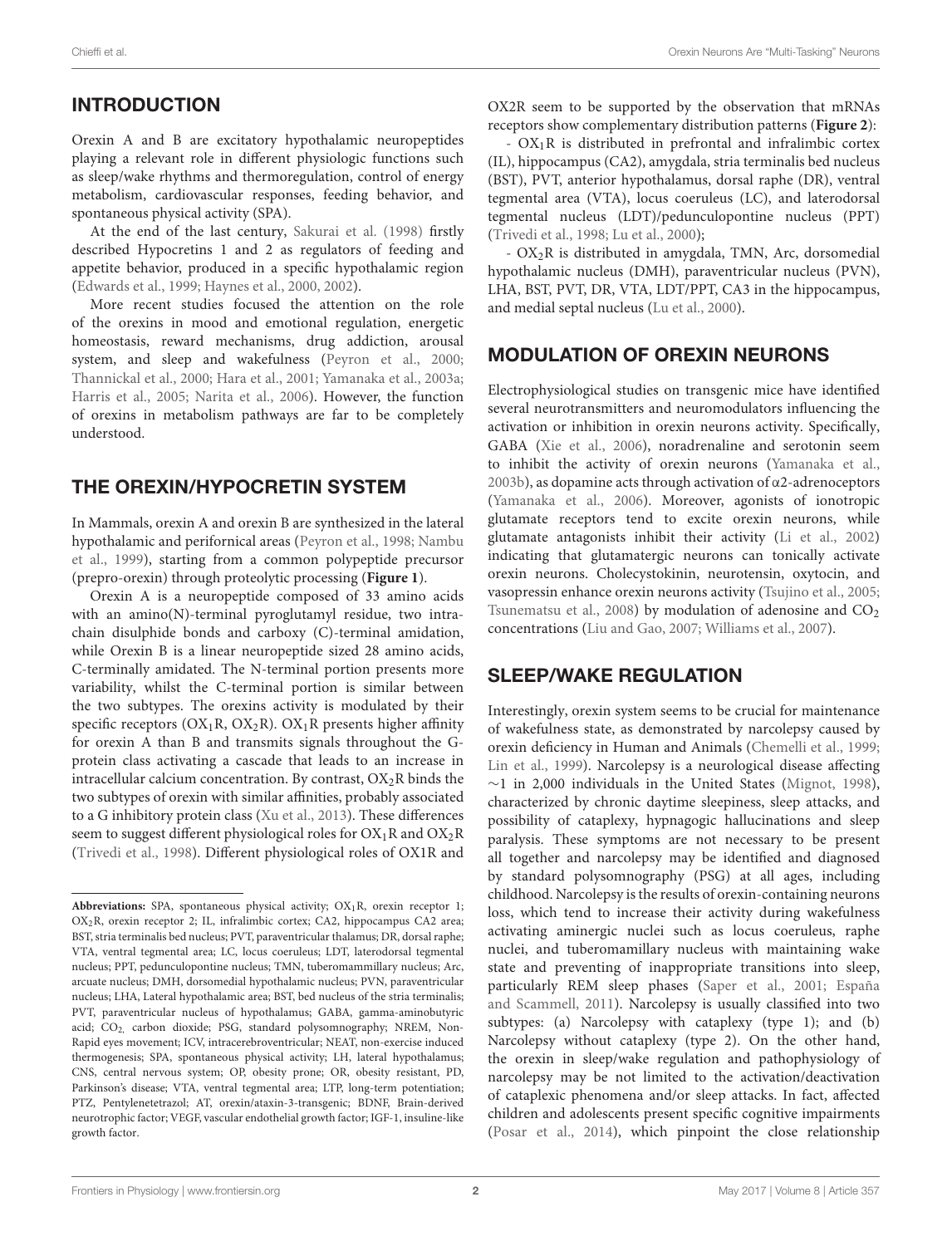

<span id="page-2-0"></span>

<span id="page-2-1"></span>that distributions of orexin fibers and receptors (OX<sub>1</sub>R, OX<sub>2</sub>R) are predicted from the results of studies on rodent brains since most histological studies on the orexin system have been carried out in mice and rats. Circles show regions with strong receptor expression and dense orexinergic projections. Orexin neurons originating in the lateral hypothalamic area (LHA) and posterior hypothalamus (PH) regulate sleep and wakefulness and the maintenance of arousal by sending excitatory projections to the entire CNS, excluding the cerebellum, with particularly dense projections to monoaminergic, and cholinergic nuclei in the brain stem and hypothalamic regions including the locus coeruleus (LC, containing noradrenaline), tuberomammillary nucleus (TMN, containing histamine), raphe nuclei (Raphe, containing serotonin), and laterodorsal/pedunclopontine tegmental nuclei (LDT/PPT), containing acetylcholine). Orexin neurons also have links with the reward system through the ventral tegmental area (VTA, containing dopamine) and with the hypothalamic nuclei that stimulate feeding behavior.

between sleep and cognition [\(Esposito and Carotenuto, 2014\)](#page-6-11). Moreover, probably due to the same role in sleep modulation, orexin seems to be also involved in the pathogenesis of migraine [\(Rainero et al., 2008\)](#page-7-16) as suggested by the link between NREM sleep instability and risk of cognitive impairments and behavioral problems [\(McCoy and Strecker, 2011;](#page-7-17) Bruni et al., [2012;](#page-6-12) [Colonna et al., 2015;](#page-6-13) [Carotenuto et al., 2016,](#page-6-14) **[Figure 3](#page-3-0)**).

# FEEDING BEHAVIORS AND ENERGY **HOMEOSTASIS**

Orexin A seems to regulate feeding behaviors and energy expenditure as evidenced by the intracerebroventricular (icv) injection of orexins effects during the light period, which induces feeding behavior in rodents and zebrafishes, probably for a direct action on lateral hypothalamic area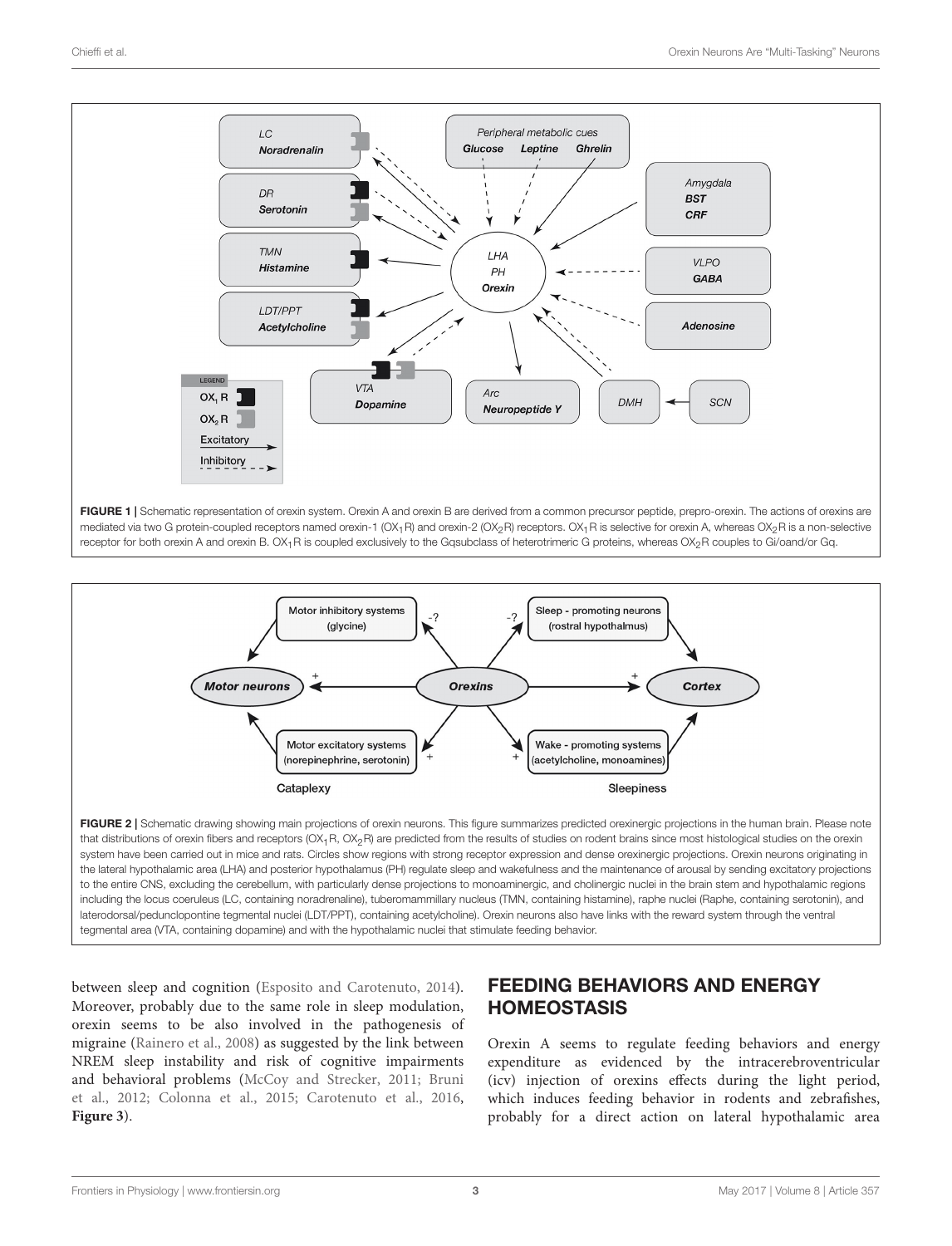

<span id="page-3-0"></span>containing neurons modulated by glucose concentration. In fact, the high concentrations of glucose and leptin tend to hyperpolarize orexinergic neurons, while low concentrations of glucose and ghrelin depolarize them. Therefore, the orexinergic system discriminate physiological variation in glucose levels due to meals modulating in this way energy balance according to food intake [\(Monda et al., 2008;](#page-7-18) Messina et al., [2014\)](#page-7-19). Moreover, transgenic mice with gradual and then loss of hypothalamic orexin-containing neurons show feeding abnormalities and dysregulation in energy homeostasis determining obesity despite the reduction of food intake/calories. Interestingly, it has been reported an increased prevalence of obesity in narcoleptic subjects in all ages [\(Yokobori et al.,](#page-8-2) [2011\)](#page-8-2).

[Shiuchi et al. \(2009\)](#page-7-20) observed that the regulation mediated by orexinergic system on muscle glucose metabolism is due to activation of  $\beta_2$ -adrenergic signaling and consequently peripheral energy expenditure. A persistent wake-state mediated by orexins could also be important for food intake motivation. When facing reduced food availability, animals adapt with a longer awake period, revolutionizing their normal pattern of activity [\(Viggiano et al., 2009\)](#page-7-21). During starvation the activation of orexin neurons mediated by low leptin and glucose levels, might modulate their activity according to energy expenditure and stores to maintain wakefulness, whilst orexin neuron-ablated mice fail to respond to fasting with increased wakefulness and activity [\(Viggiano et al., 2010;](#page-7-22) [Messina et al., 2013;](#page-7-23) [Chieffi et al., 2017;](#page-6-15) [Villano et al.,](#page-7-24) [2017\)](#page-7-24). These data confirm that orexin neurons mediate energy balance and arousal, maintaining a consolidated state of wakefulness in hungry animals in order to promote alertness.

# THE ROLE OF OREXIN SYSTEM IN **OBESITY**

Obesity is a complex multifactorial condition lowering health quality and many effects such as metabolic syndrome, type 2 diabetes mellitus, coronary heart disease, sleep apnea syndrome, and reduced in life expectancy [\(Must et al., 1999\)](#page-7-25). In the last decades, the incidence of obesity has increased both in children and adults worldwide [\(Flegal et al., 2010\)](#page-6-16). Environmental and genetic factors cause large variations among human susceptibility to obesity. Physical activity and the so called "non-exercise induced thermogenesis" (NEAT) are factors determining this variability and susceptibility. The term NEAT includes all types of energy expenditure not associated with formal exercise, such as standing and fidgeting [\(Levine, 2002\)](#page-6-17). A complementary concept to that of NEAT is the spontaneous physical activity (SPA) describing any type of physical activity not qualified as voluntary exercise. Together NEAT and SPA are hereditable but not interchangeable, because NEAT refers to energy expenditure while SPA describes the types of physical activity resulting in NEAT. Therefore, SPA induces an important variability in sensitivity to obese subject that spend less time standing than leans [\(Levine et al., 2005\)](#page-6-18). Orexin signaling would promote obesity resistance via enhanced SPA and energy expenditure regulation and the deficiency/dysfunction in orexins system lead to obesity in animal models despite of lower calories intake than wildtype associated with reduced physical activity. On the other hand, the body weight regulation seems to be complex according to the lack of orexin neurons. In 2012, [Perez-Leighton et al. \(2012\)](#page-7-26) highlighted the protective role of intratecal administration orexin A against obesity in mice models.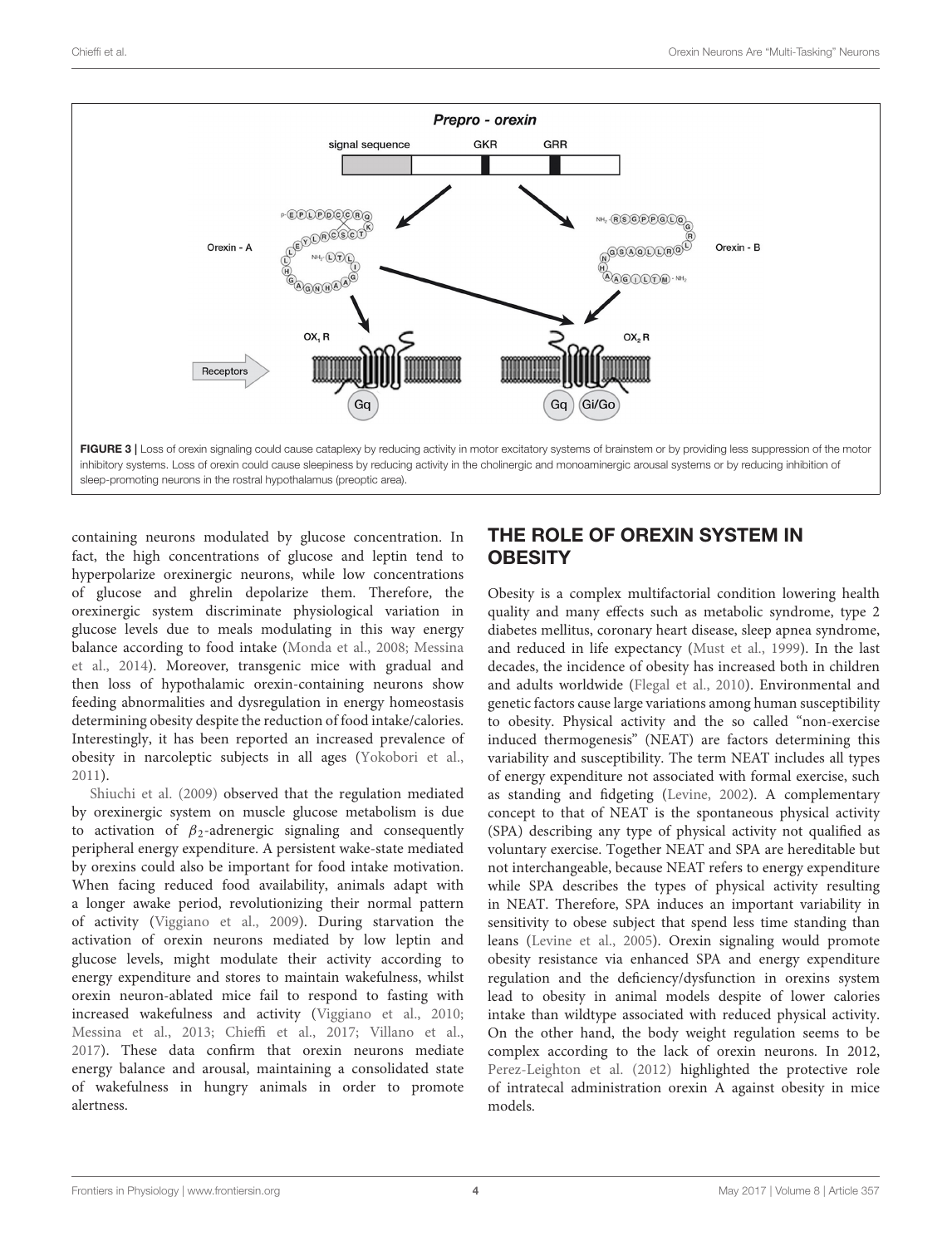Orexin A has also been discovered to promote SPA and NEAT as effect of administration into specific cerebral areas (i.e., rostral LH, hypothalamic paraventricular nucleus, nucleus accumbens, locus coeruleus, dorsal raphe nucleus, tuberomamillary nucleus, substantia nigra, [Hara et al., 2005\)](#page-6-19). In this light, orexinergic neurotransmission may be an interesting and new pharmacologic target for obesity therapy [\(Zink et al.,](#page-8-3) [2014\)](#page-8-3). Low levels of orexin in CNS and peripheral tissues were found in animal models of obesity diet-induced [\(Hara et al.,](#page-6-19) [2005\)](#page-6-19), and adipose tissue in obese humans subjects showed lower concentrations of orexin and reduced in its receptors activity [\(Hara et al., 2005\)](#page-6-19). A study conducted by [Levin et al.](#page-6-20) [\(1997\)](#page-6-20) on Sprague Dawley rats showed that models fed with a high-fat diet gained no more weight than chow-fed controls. Obesity prone (OP) and obesity resistant (OR) models present different profiles in weight gaining despite of no differences in energy intake [\(Levin et al., 1997;](#page-6-20) [Messina et al., 2015;](#page-7-27) Messina A. et al., [2016\)](#page-7-28). The OR group showed lower body weight and fat mass on a low-fat diet and gain less weight when fed with high-fat diet than OP group. Furthermore, OR rats lean group suggest that the negative caloric benefit of OXAinduced SPA appears to outweigh the positive calories due to OXA-induced hyperphagia [\(Levin et al., 1997;](#page-6-20) Carotenuto et al., [2010;](#page-6-21) [Esposito et al., 2013\)](#page-6-22). OXA action on SPA had a longer duration when compared with that above food intake [\(Carotenuto et al., 2011;](#page-6-23) [Bellini et al., 2013\)](#page-6-24); OR rats have higher endogenous SPA thus reflecting their higher sensitivity to SPA- promoting stimuli such as lower caloric intake. By contrast OP rats displayed lower SPA endogenous levels after a high-fat diet administration if compared to their OR group counterpart [\(Levin et al., 1997;](#page-6-20) [Esposito et al., 2012a\)](#page-6-25). Conversely, obesity tends to increase also the prevalence of migraine in all ages of life [\(Esposito et al., 2012b;](#page-6-26) [Verrotti et al., 2012,](#page-7-29) [2015\)](#page-7-30).

### REWARD SYSTEM

Orexin system seems to play a unified role in coordinating motivational activation under numerous behavioral conditions [\(James et al., 2016\)](#page-6-27) as showed, for example, by its involving in alcohol use and drug-addiction [\(Martin-Fardon et al., 2016;](#page-7-31) [Walker and Lawrence, 2016\)](#page-7-32). Recent studies focused their attention on reward system modulation by orexin system. Treating narcoleptic patients with amphetamine-like drugs [\(Di Bernardo et al., 2014\)](#page-6-28) did not lead to addiction to these drugs [\(Monda et al., 2014\)](#page-7-33). Wild-type mice are more susceptible to developing morphine dependence in comparison with orexin knockout mice [\(Chieffi et al., 2014b\)](#page-6-29). Furthermore, reward brain circuits in humans affected by narcolepsy were identified as abnormal [\(Viggiano et al., 2014\)](#page-7-34) However, the mismatch between predicted reward and reward subsequently received was significantly higher in Parkinson's disease (PD) compared to narcoleptic, independent of reward magnitude and valence as showed by cataplexy that may be triggered by both positive and negative emotions [\(Mensen et al.,](#page-7-35) [2015\)](#page-7-35).

Regulatory mechanisms at the base of reward system are shown in **[Figure 4](#page-5-0)**. It seems to be clear that orexin neurons modulate reward system and play a predominant role in mechanisms of drug addiction. Many reports suggest a critical role of orexin signaling in neural plastic effects at glutamatergic synapses in the ventral tegmental area (VTA) (**[Figure 4](#page-5-0)**).

### LINKS WITH BRAIN

Animal studies suggest that orexinergic system may enhance hippocampal neurogenesis influencing learning and memory processes. In 2004, [Wayner et al. \(2004\)](#page-7-36) reported that local dentate gyrus perfusion with orexin-A in anesthetized rats enhanced long-term potentiation (LTP) strengthen the link between structural and functional hippocampal plasticity. Moreover, [Wayner et al. \(2004\)](#page-7-36) showed that LTP enhancement may be blocked in SB-334867 pre-treated rats SB-334867, a specific Ox1R antagonist [\(Wayner et al., 2004\)](#page-7-36). The effects of dentate gyrus-OX1Rs antagonization on LTP occurred also in freely moving rats impairing spatial memory in Morris water maze [\(Wayner et al., 2004\)](#page-7-36). Some studies examined the effects of the administration of orexin-A in rats treated with Pentylenetetrazol (PTZ) [\(Zhao et al., 2014\)](#page-8-4). PTZ induces seizures resulting in the hippocampal atrophy, learning and memory deficits and decrease of cerebrospinal fluid-level of orexin-A [\(Coppola et al., 2010\)](#page-6-30), while the intracerebroventricular injection of orexin-A in PTZ-kindled rats tend to attenuate these impairments, enhancing neurogenesis in the dentate gyrus [\(Zhao et al., 2014\)](#page-8-4). Interestingly, in rats treated with orexin-A more than 50% of newborn cells differentiated into neurons, whereas only approximately 30% of the newborn cells differentiated into neurons in the control group [\(Zhao et al.,](#page-8-4) [2014\)](#page-8-4).

Moreover, Orexin-A seems to be implicated in social memory, the ability to distinguish and remember familiar from novel conspecifics [\(Yang et al., 2013\)](#page-8-5). [Yang et al. \(2013\)](#page-8-5) reported that orexin/ataxin-3-transgenic (AT) mice, in which orexin neurons degenerate by 3 months of age, displayed deficits in long-term social memory. Nasal administration of exogenous orexin-A restored social memory and enhanced synaptic plasticity in the hippocampus [\(Yang et al., 2013\)](#page-8-5). A decrease of Orexin-A was found in animal models of depression and its intracerebroventricular administration reduced depression symptoms and increases the number of cells in the dentate gyrus [\(Arendt et al., 2013\)](#page-6-31). Then, it is possible that the enhancement of cell proliferation in the dentate gyrus by orexin-A might have an antidepressive-like effect.

Interestingly, physical exercise produces an increase of orexin-A level in cerebrospinal fluid of rats, dogs and cats, and in plasma of humans [\(Messina G. et al., 2016\)](#page-7-37). Note that the orexin-A rapidly cross the blood-brain barrier, probably by simple diffusion, having a high degree of lipophilicity. Furthermore, physical exercise is (a) an effective tool for enhancing cognitive performance and regulating mood and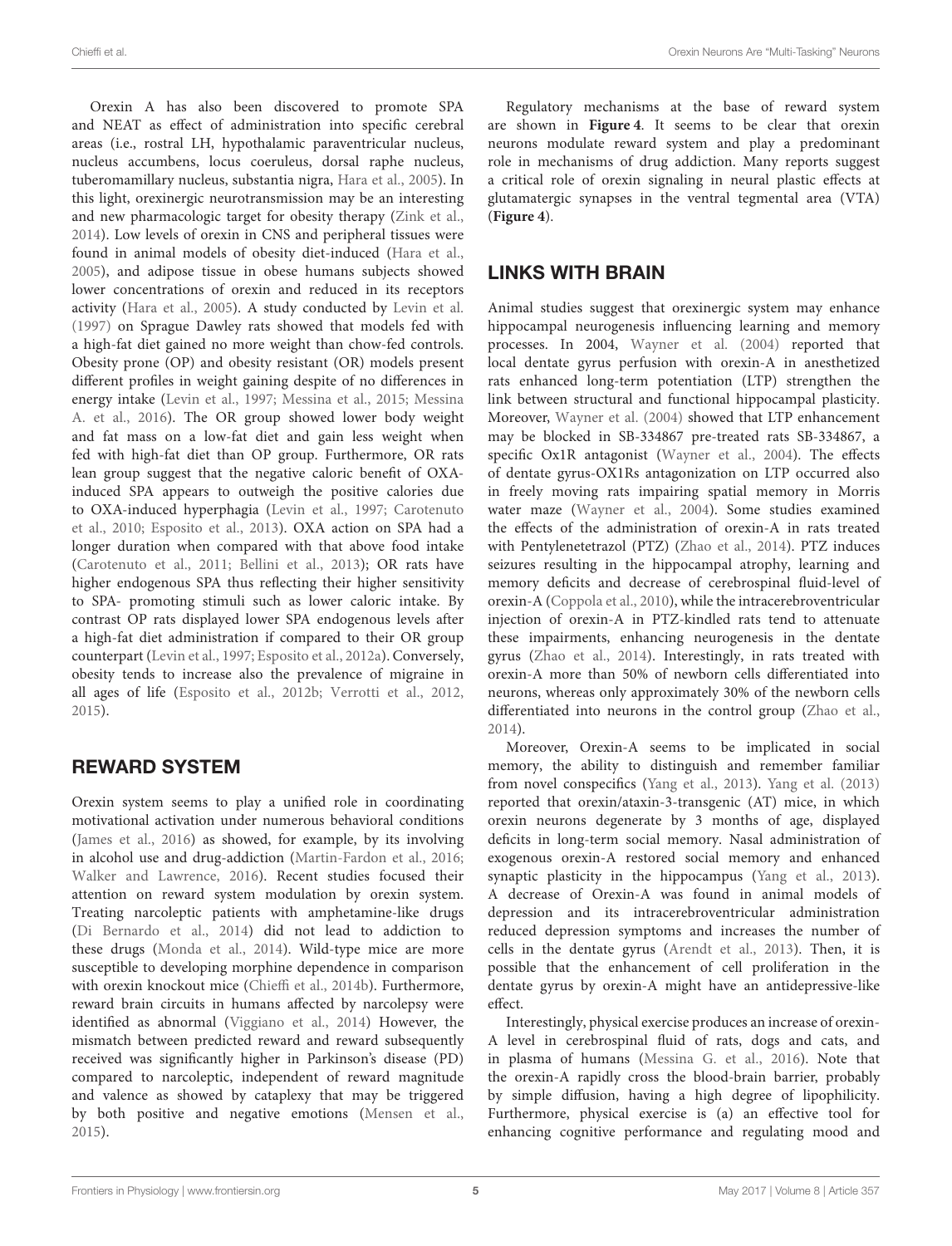

<span id="page-5-0"></span>(b) produced morphological and functional changes of brain regions that play central roles in successful everyday functioning, such as frontal and temporal cortices, and the hippocampus located in the inner (medial) region of the temporal lobe. The frontal lobe is important for cognitive function (Iavarone et al., [2007;](#page-6-32) [Chieffi et al., 2009,](#page-6-33) [2012;](#page-6-34) [Boscia et al., 2015\)](#page-6-35), the temporal lobe for memory function [\(Chieffi et al., 2004,](#page-6-36) [2014a,](#page-6-37) [2015;](#page-6-38) [Marra et al., 2013;](#page-7-38) [Franco et al., 2014\)](#page-6-39). The factors most likely involved in exercise-induced hippocampal neurogenesis are the microcirculation and the production of neurotrophic factors such as the BDNF, VEGF, and IGF-1 [\(Cotman et al., 2007\)](#page-6-40). Another putative factor that might contribute to the beneficial effects of exercise is the orexin-A.

# CONCLUDING REMARKS

Orexin is necessary for healthy life because of the important and relevant homeostatic functions controlled and organized directly or not. Orexin role is not only limited to the brain areas, because it involved also in metabolic regulation.

# AUTHOR CONTRIBUTIONS

AM, VM, AV, IV, MR: conceived the study, participated in its design, and wrote the manuscript. FP, DT, MS, NF, FN, LC, EN: contributed to the conception and design. SC, MC, VD, GC, MPM, DI, MM, GM: drafted the article and revised it critically for important intellectual content. DI revised grammar and English form; GM: final approval of the version to be published. All authors read and approved the final manuscript.

### FUNDING

This study was supported by grants of "Section of Human Physiology and Unit of Dietetic and Sport Medicine and Department of Experimental Medicine," Università degli Studi della Campania "L. Vanvitelli".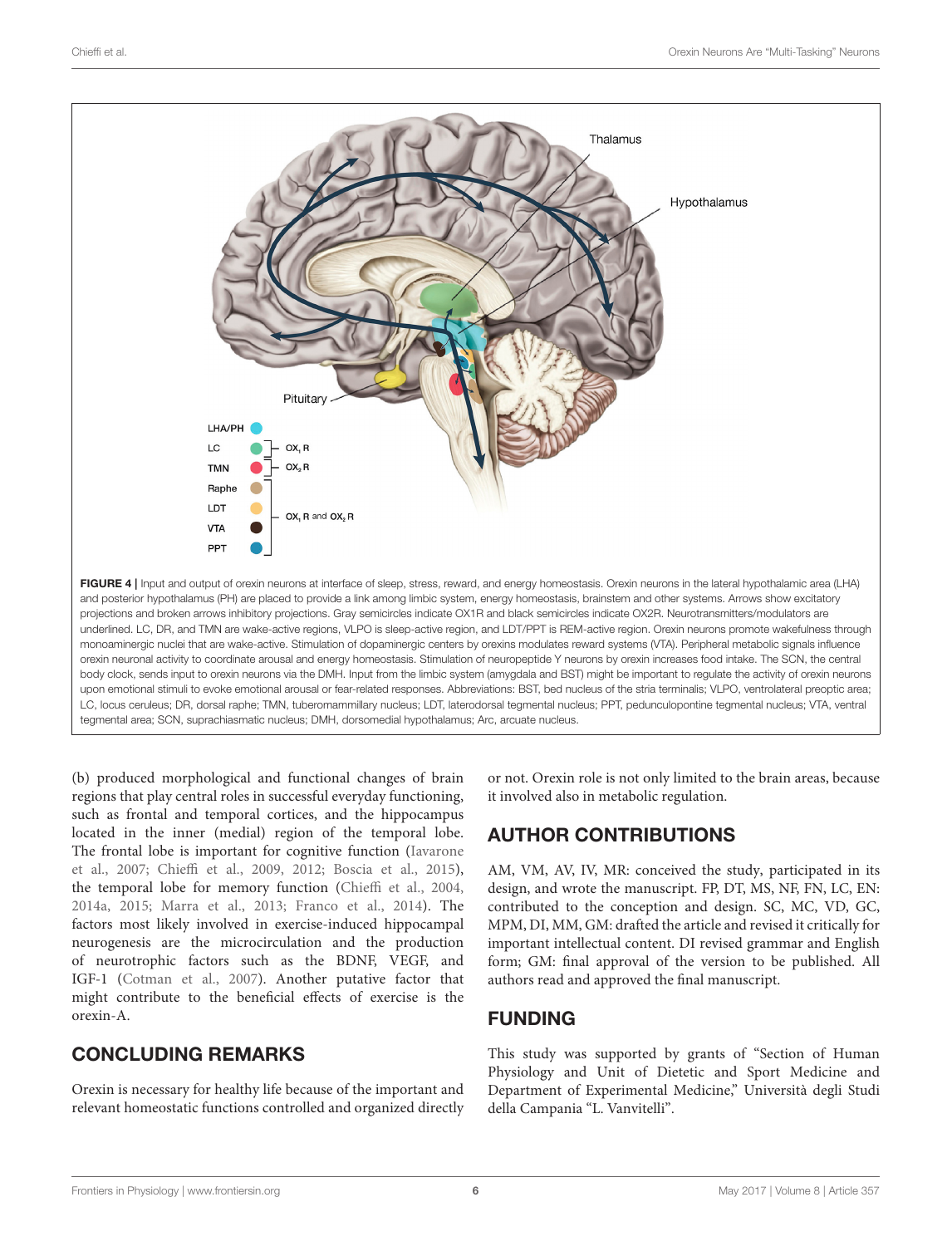### **REFERENCES**

- <span id="page-6-31"></span>Arendt, D. H., Ronan, P. J., Oliver, K. D., Callahan, L. B., Summers, T. R., and Summers, C. H. (2013). Depressive behavior and activation of the orexin/hypocretin system. Behav. Neurosci. 127, 86–94. doi: [10.1037/a0031442](https://doi.org/10.1037/a0031442)
- <span id="page-6-24"></span>Bellini, B., Arruda, M., Cescut, A., Saulle, C., Persico, A., and Carotenuto, M. (2013). Headache and comorbidity in children and adolescents. J. Headache Pain. 14:79. doi: [10.1186/1129-2377-14-79](https://doi.org/10.1186/1129-2377-14-79)
- <span id="page-6-35"></span>Boscia, F., Passaro, C., Gigantino, V., Perdonà, S., Franco, R., and Portella, G. (2015). High levels of GPR30 protein in human testicular carcinoma in situ and seminomas correlate with low levels of estrogen receptor-beta and indicate a switch in estrogen responsiveness. J. Cell. Physiol. 230, 1290–1297. doi: [10.1002/jcp.24864](https://doi.org/10.1002/jcp.24864)
- <span id="page-6-12"></span>Bruni, O., Kohler, M., Novelli, L., Kennedy, D., Lushington, K., Martin, J., et al. (2012). The role of NREM sleep instability in child cognitive performance. Sleep 35, 649–656. doi: [10.5665/sleep.1824](https://doi.org/10.5665/sleep.1824)
- <span id="page-6-14"></span>Carotenuto, M., Esposito, M., Cortese, S., Laino, D., and Verrotti, A. (2016). Children with developmental dyslexia showed greater sleep disturbances than controls including problems initiating and maintaining sleep. Acta Paediatr. 105, 1079–1082. doi: [10.1111/apa.13472](https://doi.org/10.1111/apa.13472)
- <span id="page-6-21"></span>Carotenuto, M., Esposito, M., and Pascotto, A. (2010). Migraine and enuresis in children: an unusual correlation? Med. Hypotheses 75, 120–122. doi: [10.1016/j.mehy.2010.02.004](https://doi.org/10.1016/j.mehy.2010.02.004)
- <span id="page-6-23"></span>Carotenuto, M., Esposito, M., Precenzano, F., Castaldo, L., and Roccella, M. (2011). Cosleeping in childhood migraine. Minerva Pediatr. 63, 105–109.
- <span id="page-6-8"></span>Chemelli, R. M., Willie, J. T., Sinton, C. M., Elmquist, J. K., Scammell, T., Lee, C., et al. (1999). Narcolepsy in orexin knockout mice: molecular genetics of sleep regulation. Cell 98, 437–451. doi: [10.1016/S0092-8674\(00\)81973-X](https://doi.org/10.1016/S0092-8674(00)81973-X)
- <span id="page-6-36"></span>Chieffi, S., Conson, M., and Carlomagno, S. (2004). Movement velocity effects on kinaesthetic localization of spatial positions. Exp. Brain Res. 158, 421–426. doi: [10.1007/s00221-004-1916-z](https://doi.org/10.1007/s00221-004-1916-z)
- <span id="page-6-37"></span>Chieffi, S., Iachini, T., Iavarone, A., Messina, G., Viggiano, A., and Monda, M. (2014a). Flanker interference effects in a line bisection task. Exp. Brain Res. 232, 1327–1334. doi: [10.1007/s00221-014-3851-y](https://doi.org/10.1007/s00221-014-3851-y)
- <span id="page-6-29"></span>Chieffi, S., Iavarone, A., Iaccarino, L., La Marra, M., Messina, G., De Luca, V., et al. (2014b). Age-related differences in distractor interference on line bisection. Exp. Brain Res. 232, 3659–3664. doi: [10.1007/s00221-014-4056-0](https://doi.org/10.1007/s00221-014-4056-0)
- <span id="page-6-38"></span>Chieffi, S., Iavarone, A., La Marra, M., Messina, G., Dalia, C., Viggiano, A., et al. (2015). Vulnerability to distraction in schizophrenia. J Psychiatry 18, 228. doi: [10.4172/](https://doi.org/10.4172/) Psychiatry.1000228
- <span id="page-6-34"></span>Chieffi, S., Iavarone, A., Viggiano, A., Monda, M., and Carlomagno, S. (2012). Effect of a visual distractor on line bisection. Exp. Brain Res. 219, 489–498. doi: [10.1007/s00221-012-3106-8](https://doi.org/10.1007/s00221-012-3106-8)
- <span id="page-6-15"></span>Chieffi, S., Messina, G., Villano, I., Messina, A., Esposito, M., Monda, V., et al. (2017). Exercise influence on hippocampal function: possible involvement of orexin-A. Front. Physiol. 8:85. doi: [10.3389/fphys.2017.00085](https://doi.org/10.3389/fphys.2017.00085)
- <span id="page-6-33"></span>Chieffi, S., Secchi, C., and Gentilucci, M. (2009). Deictic word and gesture production: their interaction. Behav. Brain Res. 203, 200–206. doi: [10.1016/j.bbr.2009.05.003](https://doi.org/10.1016/j.bbr.2009.05.003)
- <span id="page-6-13"></span>Colonna, A., Smith, A. B., Pal, D. K., and Gringras, P. (2015). Novel mechanisms, treatments, and outcome measures in childhood sleep. Front. Psychol. 6:602. doi: [10.3389/fpsyg.2015.00602](https://doi.org/10.3389/fpsyg.2015.00602)
- <span id="page-6-30"></span>Coppola, G., Arcieri, S., D'Aniello, A., Messana, T., Verrotti, A., Signoriello, G., et al. (2010). Levetiracetam in submaximal subcutaneous pentylentetrazolinduced seizures in rats. Seizure 19, 296–299. doi: [10.1016/j.seizure.2010.03.004](https://doi.org/10.1016/j.seizure.2010.03.004)
- <span id="page-6-40"></span>Cotman, C. W., Berchtold, N. C., and Christie, L. A. (2007). Exercise builds brain health: key roles of growth factor cascades and inflammation. Trends Neurosci. 30, 464–472. doi: [10.1016/j.tins.2007.06.011](https://doi.org/10.1016/j.tins.2007.06.011)
- <span id="page-6-28"></span>Di Bernardo, G., Messina, G., Capasso, S., Del Gaudio, S., Cipollaro, M., Peluso, G., et al. (2014). Sera of overweight people promote in vitro adipocyte differentiation of bone marrow stromal cells. Stem Cell Res. Ther. 5:4. doi: [10.1186/scrt393](https://doi.org/10.1186/scrt393)
- <span id="page-6-0"></span>Edwards, C. M. B., Abusnana, S., Sunter, D., Murphy, K. G., Ghatei, M. A., and Bloom, S. R. (1999). The effect of the orexins on food intake: comparison with neuropeptide Y, melanin-concentrating hormone and galanin. J. Endocrinol. 160, R7–R12. doi: [10.1677/joe.0.160R007](https://doi.org/10.1677/joe.0.160R007)
- <span id="page-6-10"></span>España, R. A., and Scammell, T. E. (2011). Sleep neurobiology from a clinical perspective. Sleep 34, 845–858. doi: [10.5665/SLEEP.1112](https://doi.org/10.5665/SLEEP.1112)
- <span id="page-6-11"></span>Esposito, M., and Carotenuto, M. (2014). Intellectual disabilities and power spectra analysis during sleep: a new perspective on borderline intellectual functioning. J. Intellect. Disabil. Res. 58, 421–429. doi: [10.1111/jir.12036](https://doi.org/10.1111/jir.12036)
- <span id="page-6-25"></span>Esposito, M., Pascotto, A., Gallai, B., Parisi, L., Roccella, M., Marotta, R., et al. (2012a). Can headache impair intellectual abilities in children? an observational study. Neuropsychiatr. Dis. Treat. 8, 509–513. doi: [10.2147/NDT.S36863](https://doi.org/10.2147/NDT.S36863)
- <span id="page-6-22"></span>Esposito, M., Roccella, M., Parisi, L., Gallai, B., and Carotenuto, M. (2013). Hypersomnia in children affected by migraine without aura: A questionnaire-based case-control study. Neuropsychiatr. Dis. Treat. 9, 289–294. doi: [10.2147/NDT.S42182](https://doi.org/10.2147/NDT.S42182)
- <span id="page-6-26"></span>Esposito, M., Verrotti, A., Gimigliano, F., Ruberto, M., Agostinelli, S., Scuccimarra, G., et al. (2012b). Motor coordination impairment and migraine in children: a new comorbidity? Eur. J. Pediatr. 171, 1599–1604. doi: [10.1007/s00431-012-1759-8](https://doi.org/10.1007/s00431-012-1759-8)
- <span id="page-6-16"></span>Flegal, K. M., Carroll, M. D., Ogden, C. L., and Curtin, L. R. (2010). Prevalence and trends in obesity among US adults, 1999-2008. JAMA 303, 235–241. doi: [10.1001/jama.2009.2014](https://doi.org/10.1001/jama.2009.2014)
- <span id="page-6-39"></span>Franco, R., Zappavigna, S., Gigantino, V., Luce, A., Cantile, M., Cerrone, M., et al. (2014). Urotensin II receptor determines prognosis of bladder cancer regulating cell motility/invasion. J. Exp. Clin. Cancer Res. 33:48. doi: [10.1186/1756-9966-33-48](https://doi.org/10.1186/1756-9966-33-48)
- <span id="page-6-3"></span>Hara, J., Beuckmann, C. T., Nambu, T., Willie, J. T., Chemelli, R. M., Sinton, C. M., et al. (2001). Genetic ablation of orexin neurons in mice results in narcolepsy, hypophagia, and obesity. Neuron 30, 345–354. doi: [10.1016/S0896-6273\(01\)00293-8](https://doi.org/10.1016/S0896-6273(01)00293-8)
- <span id="page-6-19"></span>Hara, J., Yanagisawa, M., and Sakurai, T. (2005). Difference in obesity phenotype between orexin-knockout mice and orexin neuron-deficient mice with same genetic background and environmental conditions. Neurosci. Lett. 380, 239–242. doi: [10.1016/j.neulet.2005.01.046](https://doi.org/10.1016/j.neulet.2005.01.046)
- <span id="page-6-4"></span>Harris, G. C., Wimmer, M., and Aston-Jones, G. (2005). A role for lateral hypothalamic orexin neurons in reward seeking. Nature 437, 556–559. doi: [10.1038/nature04071](https://doi.org/10.1038/nature04071)
- <span id="page-6-2"></span>Haynes, A. C., Chapman, H., Taylor, C., Moore, G. B., Cawthorne, M. A., Tadayyon, M., et al. (2002). Anorectic, thermogenic and anti-obesity activity of a selective orexin-1 receptor antagonist in ob/ob mice. Regul. Pept. 104, 153–159. doi: [10.1016/S0167-0115\(01\)00358-5](https://doi.org/10.1016/S0167-0115(01)00358-5)
- <span id="page-6-1"></span>Haynes, A. C., Jackson, B., Chapman, H., Tadayyon, M., Johns, A., Porter, R. A., et al. (2000). A selective orexin-1 receptor antagonist reduces food consumption in male and female rats. Regul. Pept. 96, 45–51. doi: [10.1016/S0167-0115\(00\)00199-3](https://doi.org/10.1016/S0167-0115(00)00199-3)
- <span id="page-6-32"></span>Iavarone, A., Patruno, M., Galeone, F., Chieffi, S., and Carlomagno, S. (2007). Brief report: error pattern in an autistic savant calendar calculator. J. Autism Dev. Disord. 37, 775–779. doi: [10.1007/s10803-006-0190-2](https://doi.org/10.1007/s10803-006-0190-2)
- <span id="page-6-27"></span>James, M. H., Mahler, S. V., Moorman, D. E., and Aston-Jones, G. (2016). Decade of orexin/hypocretin and addiction: where are we now? Curr. Top. Behav. Neurosci. doi: [10.1007/7854\\_2016\\_57.](https://doi.org/10.1007/7854_2016_57) [Epub ahead of print].
- <span id="page-6-20"></span>Levin, B. E., Dunn-Meynell, A. A., Balkan, B., and Keesey, R. E. (1997). Selective breeding for diet-induced obesity and resistance in Sprague-Dawley rats. Am. J. Physiol. 273, R725–R730.
- <span id="page-6-17"></span>Levine, J. A. (2002). Non-exercise activity thermogenesis (NEAT). Best Pract. Res. Clin. Endocrinol. Metab. 16, 679–702. doi: [10.1053/beem.2002.0227](https://doi.org/10.1053/beem.2002.0227)
- <span id="page-6-18"></span>Levine, J. A., Lanningham-Foster, L. M., McCrady, S. K., Krizan, A. C., Olson, L. R., Kane, P. H., et al. (2005). Interindividual variation in posture allocation: possible role in human obesity. Science 307, 584–586. doi: [10.1126/science.1106561](https://doi.org/10.1126/science.1106561)
- <span id="page-6-6"></span>Li, Y., Gao, X. B., Sakurai, T., and van den Pol, A. N. (2002). Hypocretin/Orexin excites hypocretin neurons via a local glutamate neuron-A potential mechanism for orchestrating the hypothalamic arousal system. Neuron 36, 1169–1181. doi: [10.1016/S0896-6273\(02\)01132-7](https://doi.org/10.1016/S0896-6273(02)01132-7)
- <span id="page-6-9"></span>Lin, L., Faraco, J., Li, R., Kadotani, H., Rogers, W., Lin, X., et al. (1999). The sleep disorder canine narcolepsy is caused by a mutation in the hypocretin (orexin) receptor 2 gene. Cell [98, 365–376. doi: 10.1016/S0092-8674\(00\)](https://doi.org/10.1016/S0092-8674(00)81965-0) 81965-0
- <span id="page-6-7"></span>Liu, Z. W., and Gao, X. B. (2007). Adenosine inhibits activity of hypocretin/orexin neurons by the A1 receptor in the lateral hypothalamus: a possible sleeppromoting effect. J. Neurophysiol. 97, 837–848. doi: [10.1152/jn.00873.2006](https://doi.org/10.1152/jn.00873.2006)
- <span id="page-6-5"></span>Lu, X. Y., Bagnol, D., Burke, S., Akil, H., and Watson, S. J. (2000). Differential distribution and regulation of OX1 and OX2 orexin/hypocretin receptor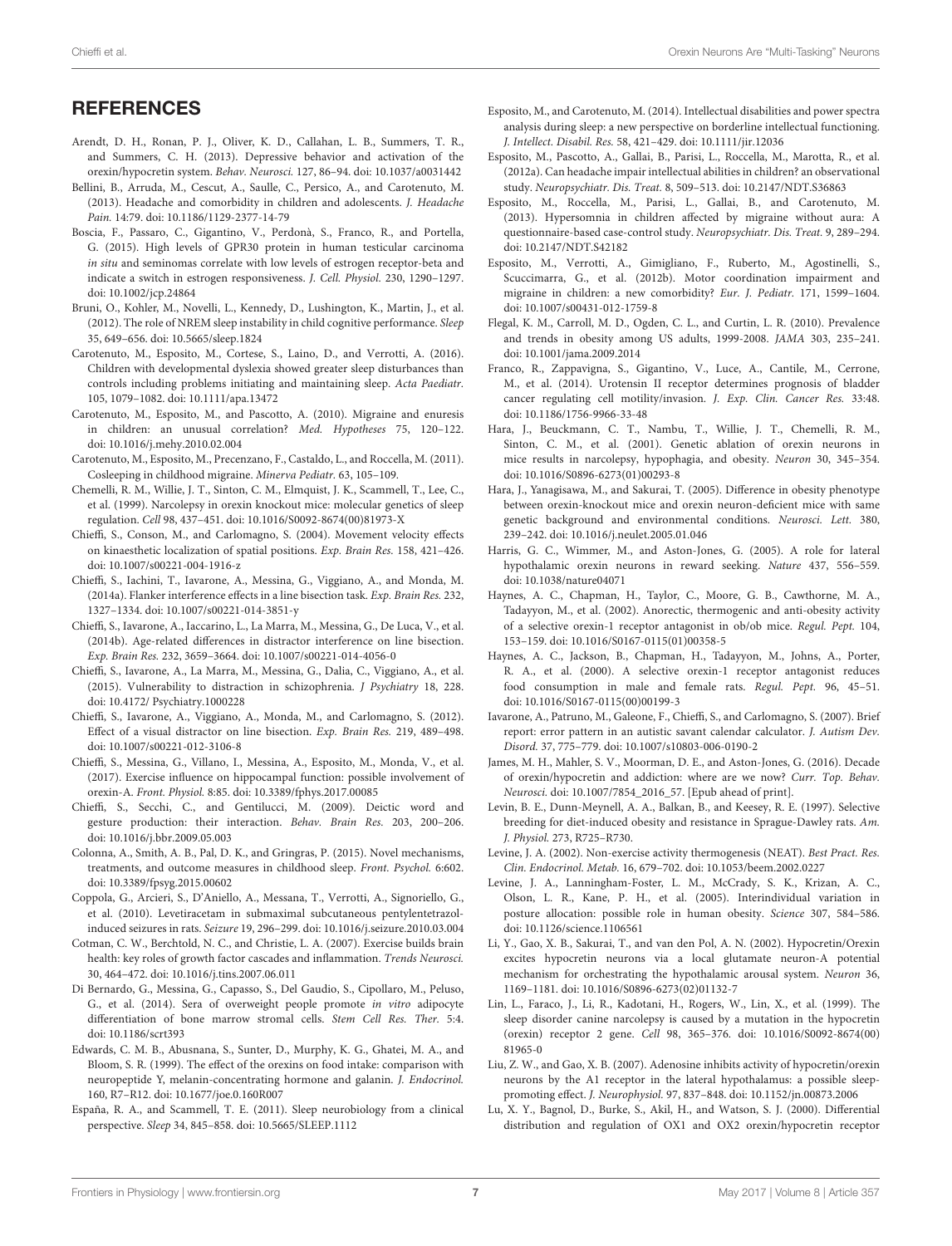messenger RNA in the brain upon fasting. Horm. Behav. 37, 335–344. doi: [10.1006/hbeh.2000.1584](https://doi.org/10.1006/hbeh.2000.1584)

- <span id="page-7-38"></span>Marra, L., Cantile, M., Scognamiglio, G., Perdonà, S., La Mantia, E., and Cerrone, M. (2013). Deregulation of HOX B13 expression in urinary bladder cancer progression. Curr. Med. Chem. 20, 833–839. doi: [10.2174/0929867311320060008](https://doi.org/10.2174/0929867311320060008)
- <span id="page-7-31"></span>Martin-Fardon, R., Cauvi, G., Kerr, T. M., and Weiss, F. (2016). Differential role of hypothalamic orexin/hypocretin neurons in reward seeking motivated by cocaine versus palatable food. Addict. Biol. doi: [10.1111/adb.12441.](https://doi.org/10.1111/adb.12441) [Epub ahead of print].
- <span id="page-7-17"></span>McCoy, J. G., and Strecker, R. E. (2011). The cognitive cost of sleep lost. Neurobiol. Learn. Mem. 96, 564–582. doi: [10.1016/j.nlm.2011.07.004](https://doi.org/10.1016/j.nlm.2011.07.004)
- <span id="page-7-35"></span>Mensen, A., Poryazova, R., Huegli, G., Baumann, C. R., Schwartz, S., and Khatami, R. (2015). The roles of dopamine and hypocretin in reward: a electroencephalographic study. PLoS ONE 10:e0142432. doi: [10.1371/journal.pone.0142432](https://doi.org/10.1371/journal.pone.0142432)
- <span id="page-7-28"></span>Messina, A., De Fusco, C., Monda, V., Esposito, M., Moscatelli, F., Valenzano, A., et al. (2016). Role of the orexin system on the hypothalamus-pituitary-thyroid axis. Front. Neural Circuits 10:66. doi: [10.3389/fncir.2016.00066](https://doi.org/10.3389/fncir.2016.00066)
- <span id="page-7-19"></span>Messina, G., Dalia, C., Tafuri, D., Monda, V., Palmieri, F., Dato, A., et al. (2014). Orexin-A controls sympathetic activity and eating behavior. Front. Psychol. 5:997. doi: [10.3389/fpsyg.2014.00997](https://doi.org/10.3389/fpsyg.2014.00997)
- <span id="page-7-23"></span>Messina, G., De Luca, V., Viggiano, A., Ascione, A., Iannaccone, T., Chieffi, S., et al. (2013). Autonomic nervous system in the control of energy balance and body weight: personal contributions. Neurol. Res. Int. 2013:639280. doi: [10.1155/2013/639280](https://doi.org/10.1155/2013/639280)
- <span id="page-7-37"></span>Messina, G., Di Bernardo, G., Viggiano, A., De Luca, V., Monda, V., Messina, A., et al. (2016). Exercise increases the level of plasma orexin A in humans. J. Basic Clin. Physiol. Pharmacol. 27, 611–616. doi: [10.1515/jbcpp-2015-0133](https://doi.org/10.1515/jbcpp-2015-0133)
- <span id="page-7-27"></span>Messina, G., Monda, V., Moscatelli, F., Valenzano, A. A., Monda, G., Esposito, T., et al. (2015). Role of Orexin system in obesity. Biol. Med. 7:248. doi: [10.4172/0974-8369.1000248](https://doi.org/10.4172/0974-8369.1000248)
- <span id="page-7-13"></span>Mignot, E. (1998). Genetic and familial aspects of narcolepsy. Neurology 50, S16–S22. doi: [10.1212/WNL.50.2\\_Suppl\\_1.S16](https://doi.org/10.1212/WNL.50.2_Suppl_1.S16)
- <span id="page-7-33"></span>Monda, M., Messina, G., Scognamiglio, I., Lombardi, A., Martin, G. A., Sperlongano, P., et al. (2014). Short-term diet and moderate exercise in young overweight men modulate cardiocyte and hepatocarcinoma survival by oxidative stress. Oxid. Med. Cell. Longev. 2014:131024. doi: [10.1155/2014/131024](https://doi.org/10.1155/2014/131024)
- <span id="page-7-18"></span>Monda, M., Viggiano, A., Viggiano, A., Mondola, R., Viggiano, E., Messina, G., et al. (2008). Olanzapine blocks the sympathetic and hyperthermic reactions due to cerebral injection of orexin A. Peptides 29, 120–126. doi: [10.1016/j.peptides.2007.10.016](https://doi.org/10.1016/j.peptides.2007.10.016)
- <span id="page-7-25"></span>Must, A., Spadano, J., Coakley, E. H., Field, A. E., Colditz, G., and Dietz, W. H. (1999). The disease burden associated with overweight and obesity aviva. JAMA 282, 1523–1529. doi: [10.1001/jama.282.16.1523](https://doi.org/10.1001/jama.282.16.1523)
- <span id="page-7-6"></span>Nambu, T., Sakurai, T., Mizukami, K., Hosoya, Y., Yanagisawa, M., and Goto, K. (1999). Distribution of orexin neurons in the adult rat brain. Brain Res. 827, 243–260. doi: [10.1016/S0006-8993\(99\)01336-0](https://doi.org/10.1016/S0006-8993(99)01336-0)
- <span id="page-7-4"></span>Narita, M., Nagumo, Y., Hashimoto, S., Narita, M., Khotib, J., Miyatake, M., et al. (2006). Direct involvement of orexinergic systems in the activation of the mesolimbic dopamine pathway and related behaviors induced by morphine. J. Neurosci. 26, 398–405. doi: [10.1523/JNEUROSCI.2761-05.2006](https://doi.org/10.1523/JNEUROSCI.2761-05.2006)
- <span id="page-7-26"></span>Perez-Leighton, C. E., Boland, K., Teske, J. A., Billington, C., and Kotz, C. M. (2012). Behavioral responses to orexin, orexin receptor gene expression, and spontaneous physical activity contribute to individual sensitivity to obesity. Am. J. Physiol. Endocrinol. Metab. 303, E865–E874. doi: [10.1152/ajpendo.00119.2012](https://doi.org/10.1152/ajpendo.00119.2012)
- <span id="page-7-1"></span>Peyron, C., Faraco, J., Rogers, W., Ripley, B., Overeem, S., Charnay, Y., et al. (2000). A mutation in a case of early onset narcolepsy and a generalized absence of hypocretin peptides in human narcoleptic brains. Nat. Med. 6, 991–997. doi: [10.1038/79690](https://doi.org/10.1038/79690)
- <span id="page-7-5"></span>Peyron, C., Tighe, D. K., van den Pol, A. N., de Lecea, L., Heller, H. C., Sutcliffe, J. G., et al. (1998). Neurons containing hypocretin (orexin) project to multiple neuronal systems. J. Neurosci. 18, 9996–10015.
- <span id="page-7-15"></span>Posar, A., Pizza, F., Parmeggiani, A., and Plazzi, G. (2014). Neuropsychological findings in childhood narcolepsy. J. Child Neurol. 29, 1370–1376. doi: [10.1177/0883073813508315](https://doi.org/10.1177/0883073813508315)
- <span id="page-7-16"></span>Rainero, I., De Martino, P., and Pinessi, L. (2008). Hypocretins and primary headaches: neurobiology and clinical implications. Expert Rev. Neurother. 8, 409–416. doi: [10.1586/14737175.8.3.409](https://doi.org/10.1586/14737175.8.3.409)
- <span id="page-7-0"></span>Sakurai, T., Amemiya, A., Ishii, M., Matsuzaki, I., Chemelli, R. M., Tanaka, H., et al. (1998). Orexins and orexin receptors: a family of hypothalamic neuropeptides and G protein-coupled receptors that regulate feeding behavior. Cell 92, 573–585. doi: [10.1016/S0092-8674\(00\)80949-6](https://doi.org/10.1016/S0092-8674(00)80949-6)
- <span id="page-7-14"></span>Saper, C. B., Chou, T. C., and Scammell, T. E. (2001). The sleep switch: hypothalamic control of sleep and wakefulness. Trends Neurosci. 24, 726–731. doi: [10.1016/S0166-2236\(00\)02002-6](https://doi.org/10.1016/S0166-2236(00)02002-6)
- <span id="page-7-20"></span>Shiuchi, T., Haque, M. S., Okamoto, S., Inoue, T., Kageyama, H., Lee, S., et al. (2009). Hypothalamic orexin stimulates feeding-associated glucose utilization in skeletal muscle via sympathetic nervous system. Cell Metab. 10, 466–480. doi: [10.1016/j.cmet.2009.09.013](https://doi.org/10.1016/j.cmet.2009.09.013)
- <span id="page-7-2"></span>Thannickal, T. C., Moore, R. Y., Nienhuis, R., Ramanathan, L., Gulyani, S., Aldrich, M., et al. (2000). Reduced number of hypocretin neurons in human narcolepsy. Neuron 27, 469–474. doi: [10.1016/S0896-6273\(00\)00058-1](https://doi.org/10.1016/S0896-6273(00)00058-1)
- <span id="page-7-8"></span>Trivedi, P., Yu, H., MacNeil, D. J., Van der Ploeg, L. H., and Guan, X. M. (1998). Distribution of orexin receptor mRNA in the rat brain. FEBS Lett. 438, 71–75. doi: [10.1016/S0014-5793\(98\)01266-6](https://doi.org/10.1016/S0014-5793(98)01266-6)
- <span id="page-7-10"></span>Tsujino, N., Yamanaka, A., Ichiki, K., Muraki, Y., Kilduff, T. S., and Yagami, K. I. (2005). Cholecystokinin activates orexin/hypocretin neurons through the cholecystokinin A receptor. J. Neurosci.25, 7459–7469. doi: [10.1523/JNEUROSCI.1193-05.2005](https://doi.org/10.1523/JNEUROSCI.1193-05.2005)
- <span id="page-7-11"></span>Tsunematsu, T., Fu, L. Y., Yamanaka, A., Ichiki, K., Tanoue, A., Sakurai, T., et al. (2008). Vasopressin increases locomotion through a V1a receptor in orexin/hypocretin neurons: implications for water homeostasis. J. Neurosci. 28, 228–238. doi: [10.1523/JNEUROSCI.3490-07.2008](https://doi.org/10.1523/JNEUROSCI.3490-07.2008)
- <span id="page-7-30"></span>Verrotti, A., Carotenuto, M., Altieri, L., Parisi, P., Tozzi, E., Belcastro, V., et al. (2015). Migraine and obesity: metabolic parameters and response to a weight loss programme. Pediatr. Obes. 10, 220–225. doi: [10.1111/ijpo.245](https://doi.org/10.1111/ijpo.245)
- <span id="page-7-29"></span>Verrotti, A., Di Fonzo, A., Agostinelli, S., Coppola, G., Margiotta, M., and Parisi, P. (2012). Obese children suffer more often from migraine. Acta Paediatr. Int. J. Paediatr. 101, e416–e421. doi: [10.1111/j.1651-2227.2012.02768.x](https://doi.org/10.1111/j.1651-2227.2012.02768.x)
- <span id="page-7-34"></span>Viggiano, A., Chieffi, S., Tafuri, D., Messina, G., Monda, M., and De Luca, B. (2014). Laterality of a second player position affects lateral deviation of basketball shooting. J. Sports Sci. 32, 46–52. doi: [10.1080/02640414.2013.805236](https://doi.org/10.1080/02640414.2013.805236)
- <span id="page-7-22"></span>Viggiano, A., Nicodemo, U., Viggiano, E., Messina, G., Viggiano, A., Monda, M., et al. (2010). Mastication overload causes an increase in O 2 - production into the subnucleus oralis of the spinal trigeminal nucleus. Neuroscience 166, 416–421. doi: [10.1016/j.neuroscience.2009.12.071](https://doi.org/10.1016/j.neuroscience.2009.12.071)
- <span id="page-7-21"></span>Viggiano, A., Vicidomini, C., Monda, M., Carleo, D., Carleo, R., Messina, G., et al. (2009). Fast and low-cost analysis of heart rate variability reveals vegetative alterations in noncomplicated diabetic patients. J. Diabetes Complicat. 23, 119–123. doi: [10.1016/j.jdiacomp.2007.11.009](https://doi.org/10.1016/j.jdiacomp.2007.11.009)
- <span id="page-7-24"></span>Villano, I., Messina, A., Valenzano, A., Moscatelli, F., Esposito, T., Monda, V., et al. (2017). Basal forebrain cholinergic system and orexin neurons: effects on attention. Front. Behav. Neurosci. 11:10. doi: [10.3389/fnbeh.2017.00010](https://doi.org/10.3389/fnbeh.2017.00010)
- <span id="page-7-32"></span>Walker, L. C., and Lawrence, A. J. (2016). The role of orexins/hypocretins in alcohol use and abuse. Curr. Top Behav. Neurosci. doi: [10.1007/7854\\_2016\\_55.](https://doi.org/10.1007/7854_2016_55) [Epub ahead of print].
- <span id="page-7-36"></span>Wayner, M. J., Armstrong, D. L., Phelix, C. F., and Oomura, Y. (2004). Orexin-A (Hypocretin-1) and leptin enhance LTP in the dentate gyrus of rats in vivo. Peptides 25, 991–996. doi: [10.1016/j.peptides.2004.03.018](https://doi.org/10.1016/j.peptides.2004.03.018)
- <span id="page-7-12"></span>Williams, R. H., Jensen, L. T., Verkhratsky, A., Fugger, L., and Burdakov, D. (2007). Control of hypothalamic orexin neurons by acid and CO<sub>2</sub>. Proc. Natl. Acad. Sci. U.S.A. 104, 10685–10690. doi: [10.1073/pnas.0702676104](https://doi.org/10.1073/pnas.0702676104)
- <span id="page-7-9"></span>Xie, X., Crowder, T. L., Yamanaka, A., Morairty, S. R., LeWinter, R. D. and Sakurai, T. (2006). GABA(B) receptor-mediated modulation of hypocretin/orexin neurones in mouse hypothalamus. J. Physiol. 574, 399–414. doi: [10.1113/jphysiol.2006.108266](https://doi.org/10.1113/jphysiol.2006.108266)
- <span id="page-7-7"></span>Xu, T. R., Yang, Y., Ward, R., Gao, L., and Liu, Y. (2013). Orexin receptors: multi-functional therapeutic targets for sleeping disorders, eating disorders, drug addiction, cancers and other physiological disorders. Cell. Signal. 25, 2413–2423. doi: [10.1016/j.cellsig.2013.07.025](https://doi.org/10.1016/j.cellsig.2013.07.025)
- <span id="page-7-3"></span>Yamanaka, A., Beuckmann, C. T., Willie, J. T., Hara, J., Tsujino, N., Mieda, M., et al. (2003a). Hypothalamic orexin neurons regulate arousal according to energy balance in mice. Neuron 38, 701–713. doi: [10.1016/S0896-6273\(03\)00331-3](https://doi.org/10.1016/S0896-6273(03)00331-3)